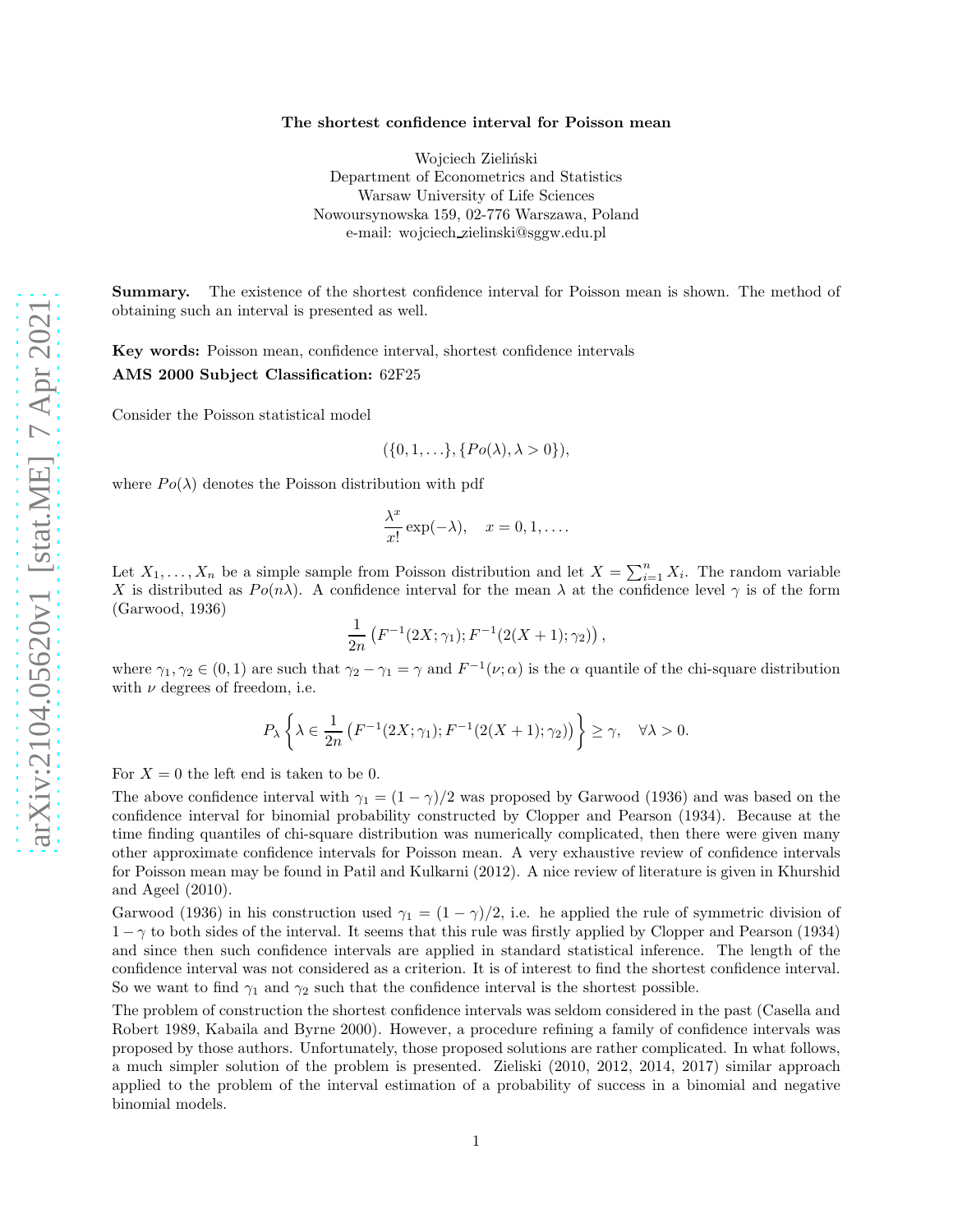Consider the length of the confidence interval when  $X = x$  is observed (the multiplier  $\frac{1}{2n}$  is omitted),

$$
d(\gamma_1, x) = F^{-1}(2(x+1); \gamma + \gamma_1) - F^{-1}(2x; \gamma_1).
$$

Let x be given. We want to find  $0 < \gamma_1 < 1 - \gamma$  such that  $d(\gamma_1, x)$  is minimal.

**Theorem.** The shortest confidence interval is two-sided for  $x > 1$  and one-sided otherwise.

*Proof.* The derivative of  $d(\gamma_1, x)$  with respect to  $\gamma_1$  equals

$$
\frac{\partial d(\gamma_1, x)}{\partial \gamma_1} = 2\Gamma(x)
$$
\n
$$
\left[ x \exp\left\{ \frac{1}{2} F^{-1} \left( 2(x+1); \gamma + \gamma_1 \right) \right\} \left( \frac{1}{2} F^{-1} \left( 2(x+1); \gamma + \gamma_1 \right) \right)^{-x} - \exp\left\{ \frac{1}{2} F^{-1} \left( 2x; \gamma_1 \right) \right\} \left( \frac{1}{2} F^{-1} \left( 2x; \gamma_1 \right) \right)^{(1-x)} \right]
$$

Let

$$
LHS(\gamma_1, x) = x \exp \left\{ \frac{1}{2} F^{-1}(2(x+1); \gamma + \gamma_1) \right\} \left( \frac{1}{2} F^{-1}(2(x+1); \gamma + \gamma_1) \right)^{-x}
$$
  
\n
$$
RHS(\gamma_1, x) = \exp \left\{ \frac{1}{2} F^{-1}(2x; \gamma_1) \right\} \left( \frac{1}{2} F^{-1}(2x; \gamma_1) \right)^{(1-x)}.
$$

Then

$$
\frac{\partial d(\gamma_1, x)}{\partial \gamma_1} = 2\Gamma(x) \left[ LHS(\gamma_1, x) - RHS(\gamma_1, x) \right].
$$

Because

$$
F^{-1}(2x; 0) = 0
$$
 and  $F^{-1}(2x; 1) = +\infty$ ,

for  $x > 1$  we have

if 
$$
\gamma_1 \to 0
$$
 then  $LHS(\gamma_1, x) > 0$  and  $RHS(\gamma_1, x) \to +\infty$ ,  
if  $\gamma_1 \to 1 - \gamma$  then  $LHS(\gamma_1, x) \to +\infty$  and  $RHS(\gamma_1, x) > 0$ .

Therefore, the equation

$$
\frac{\partial d(\gamma_1, x)}{\partial \gamma_1} = 0 \tag{*}
$$

,

has a solution.

It is easy to see that  $LHS(\cdot, x)$  and  $RHS(\cdot, x)$  are concave on the interval  $(0, 1 - \gamma)$ . Hence, the solution of (\*) is unique. Let  $\gamma_1^*$  denote the solution. Because  $\frac{\partial d(\gamma_1, x)}{\partial \gamma_1} < 0$  for  $\gamma_1 < \gamma_1^*$  and  $\frac{\partial d(\gamma_1, x)}{\partial \gamma_1} > 0$  for  $\gamma_1 > \gamma_1^*$ , we have  $d(\gamma_1^*, x) = \inf\{d(\gamma_1, x) : 0 < \gamma_1 < 1 - \gamma\}.$ For  $x = 1$  we have

$$
LHS(\gamma_1, 1) = \exp\left\{\frac{1}{2}F^{-1}(4; \gamma + \gamma_1)\right\} \left(\frac{1}{2}F^{-1}(4; \gamma + \gamma_1)\right)^{-1},
$$
  

$$
RHS(\gamma_1, 1) = \exp\left\{\frac{1}{2}F^{-1}(2; \gamma_1)\right\} = \frac{1}{1 - \gamma_1}.
$$

It is seen that

if 
$$
\gamma_1 \to 0
$$
 then  $LHS(\gamma_1, 1) \to \exp\left\{\frac{1}{2}F^{-1}(4; \gamma)\right\} \left(\frac{1}{2}F^{-1}(4; \gamma)\right)^{-1} > 1$  and  $RHS(\gamma_1, x) \to 1$ ,  
if  $\gamma_1 \to 1 - \gamma$  then  $LHS(\gamma_1, 1) \to +\infty$  and  $RHS(\gamma_1, 1) \to \frac{1}{\gamma}$ .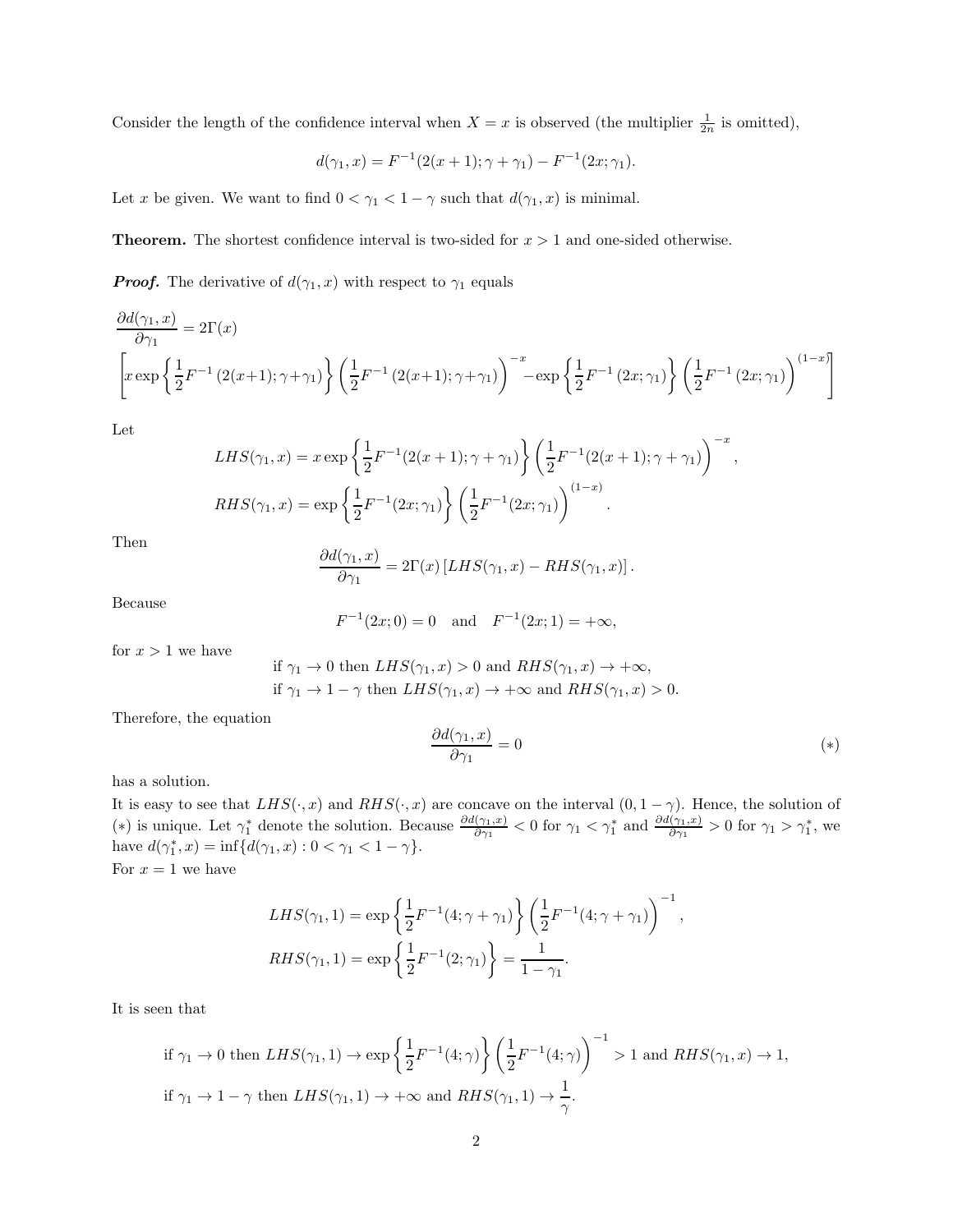$$
LHS(\gamma_1, 1) > RHS(\gamma_1, 1) \quad \text{for } 0 < \gamma_1 < 1 - \gamma.
$$

So  $\frac{\partial d(\gamma_1,1)}{\partial \gamma_1} > 0$  and hence  $d(\gamma_1,1)$  achieves its minimal value for  $\gamma_1 = 0$ . For  $x = 1$  the shortest confidence interval is one-sided one.

The value of  $\gamma_1^*$  for a given  $\gamma$  and x may be found numerically. Table 1 gives those values for  $\gamma = 0.95$  along with Garwood (i.e. standard) confidence intervals are also shown.

|                  | Shortest c.i. |         |                 |                  | Garwood c.i. |               |                |
|------------------|---------------|---------|-----------------|------------------|--------------|---------------|----------------|
| $\boldsymbol{x}$ | $\gamma_1^*$  | left<   | $right_{short}$ | $length_{short}$ | $left_{sym}$ | $right_{sym}$ | $length_{sym}$ |
| $\theta$         | $\Omega$      |         | 2.99573         | 2.99573          |              | 3.68888       | 3.68888        |
|                  |               |         | 4.74386         | 4.74386          | 0.02532      | 5.57164       | 5.54633        |
| $\overline{2}$   | 0.0006842     | 0.03745 | 6.31464         | 6.27718          | 0.24220      | 7.22469       | 6.98248        |
| 3                | 0.0032543     | 0.28932 | 7.85431         | 7.56498          | 0.61867      | 8.76727       | 8.14860        |
| 4                | 0.0055749     | 0.69364 | 9.34343         | 8.64979          | 1.08987      | 10.2416       | 9.15172        |
| 5                | 0.0073839     | 1.18586 | 10.7856         | 9.59974          | 1.62349      | 11.6683       | 10.0448        |
| 6                | 0.0088031     | 1.73592 | 12.1903         | 10.4544          | 2.20189      | 13.0595       | 10.8576        |
|                  | 0.0099438     | 2.32761 | 13.5652         | 11.2376          | 2.81436      | 14.4227       | 11.6083        |
| 8                | 0.0108823     | 2.95111 | 14.9157         | 11.9646          | 3.45383      | 15.7632       | 12.3094        |
| 9                | 0.0116702     | 3.59994 | 16.2460         | 12.6461          | 4.11537      | 17.0848       | 12.9694        |
| 10               | 0.0123431     | 4.26955 | 17.5591         | 13.2896          | 4.79539      | 18.3904       | 13.5950        |
| 20               | 0.0160510     | 11.6397 | 30.1013         | 18.4615          | 12.2165      | 30.8884       | 18.6719        |
| 30               | 0.0177103     | 19.6443 | 42.0607         | 22.4164          | 20.2409      | 42.8269       | 22.5860        |
| 40               | 0.0186995     | 27.9689 | 53.7153         | 25.7464          | 28.5766      | 54.4686       | 25.8921        |
| 50               | 0.0193736     | 36.4960 | 65.1743         | 28.6782          | 37.1110      | 65.9188       | 28.8078        |
| 60               | 0.0198706     | 45.1662 | 76.4940         | 31.3278          | 45.7863      | 77.2319       | 31.4456        |
| 70               | 0.0202562     | 53.9444 | 87.7080         | 33.7636          | 54.5684      | 88.4408       | 33.8724        |
| 80               | 0.0205667     | 62.8079 | 98.8383         | 36.0305          | 63.4350      | 99.5669       | 36.1319        |
| 90               | 0.0208235     | 71.7409 | 109.900         | 38.1592          | 72.3706      | 110.625       | 38.2547        |
| 100              | 0.0210406     | 80.7322 | 120.905         | 40.1725          | 81.3640      | 121.627       | 40.2628        |

Table 1. Confidence intervals

In Figure 1 the probability of coverage for the shortest confidence interval is shown. The nominal confidence level equals 0.95. There are true means of Poisson distribution and the probability of coverage given on the  $x$ - and  $y$ -axis, respectively.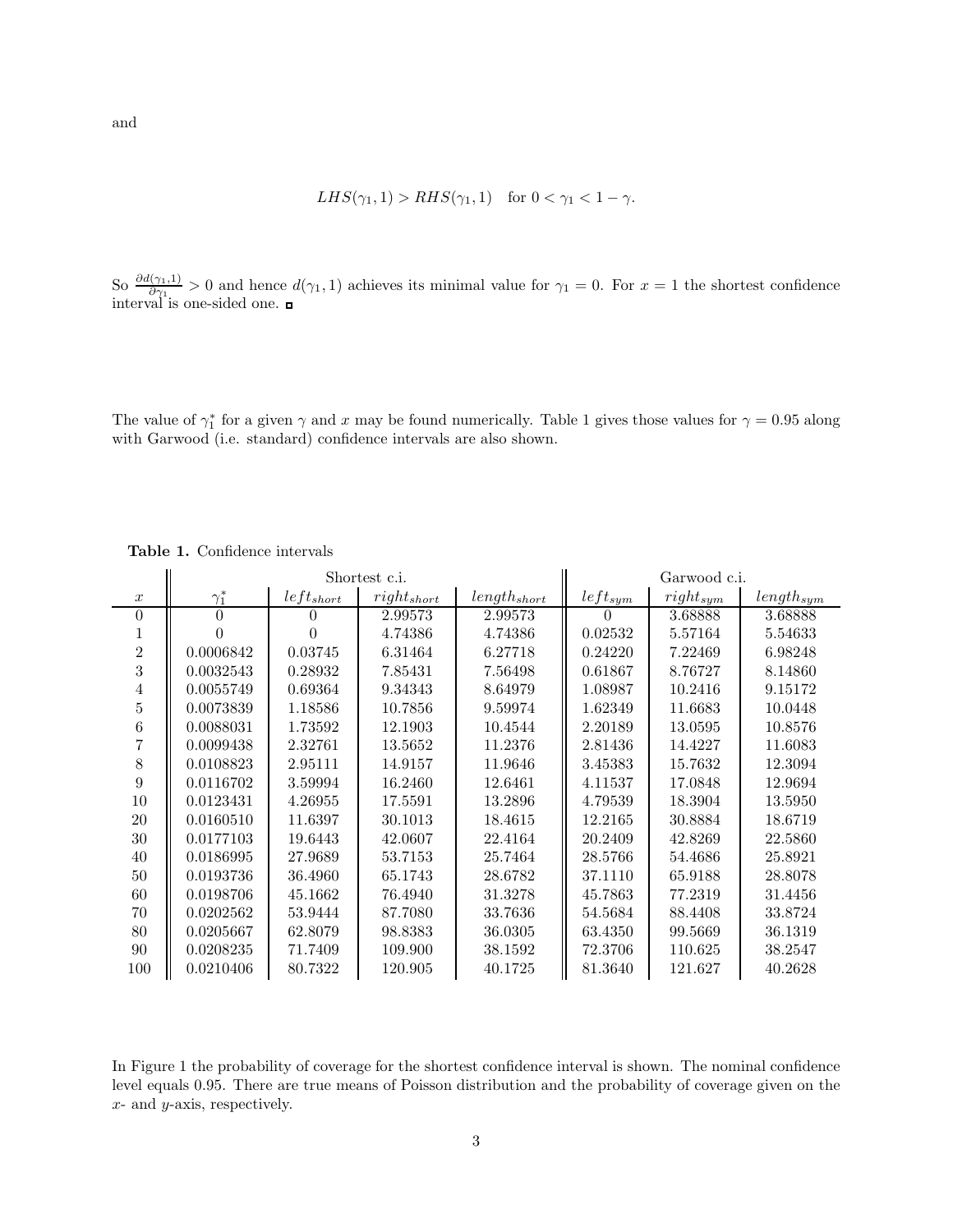

In Figure 2 the comparison of lengths of the shortest and classical confidence intervals is shown. On  $y$ -axis the ratio of the lengths is given (length of the shortest c.i. vs length of Garwood c.i.). As in Figure 1, there are true means of Poisson distribution given on the  $x$ -axis.



Note that for large observed values of random variable  $X$  the shortest confidence interval is the classical one, i.e.  $\gamma_1 = (1 - \gamma)/2$ . It follows from the fact that asymptotically chi-square distribution is a normal one. It is known that the shortest confidence interval for the mean of a normal distribution is symmetric about its mean and probabilities of under- and overestimation equal each other.

Below we give a short R program for calculating  $\gamma_1^*$  and the ends of the shortest confidence interval. Of course, one can also use other mathematical or statistical packages to find the values of  $\gamma_1^*$ .

```
Quintile = function(q,1){qchisq(q,1)} #quantile of chi-square with 1 df
Left=function(x,prob){if (x==0) 0 else Quintile(prob, 2*x)/2}
Right=function(x,prob){Quintile(prob, 2*(x+1)/2}
```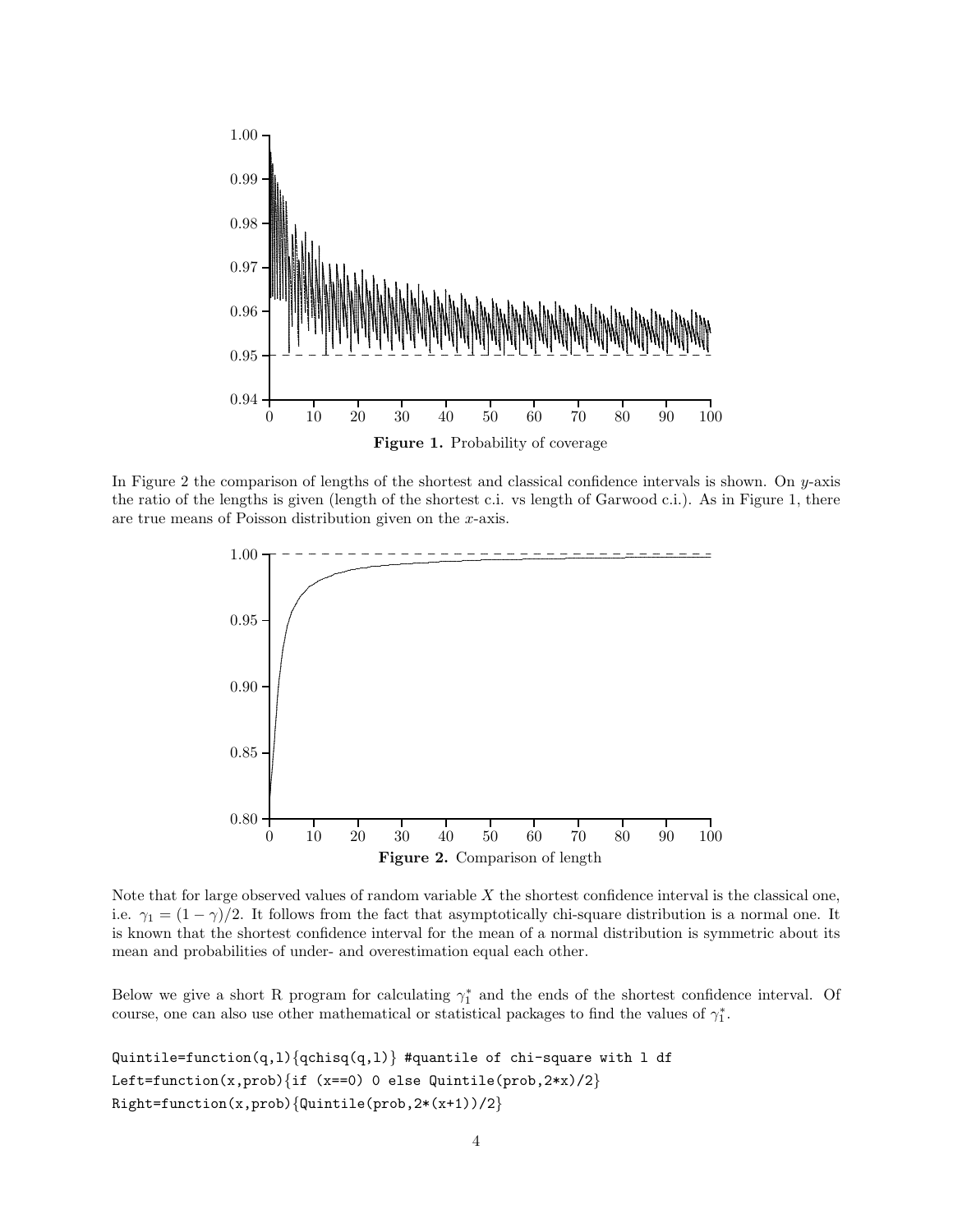```
Leng=function(x,q,s){Right(x,q+s)-Left(x,s)}
FindMinimumLeng=
    function(x,q,s)\{optimize(Long,interval=c(0,1-q),x=x,q=q,tol=1e-20)\$minimum\}level=0.95; #confidence level
x=100; #observed value
ss = FindMinimumLeng(x,level)
Leftshort=Left(x,ss) #output left end
Rightshort=Right(x,level+ss) #output right end
cat("x=",x,"The shortest confidence interval: (",Leftshort,";",Rightshort,")","");
```
In Garwood's times calculating quantiles of a chi-square distribution was numerically complicated. Nowadays, it is very easy with the aid of computer software, so using the shortest confidence interval is recommended, especially for small sample values of X.